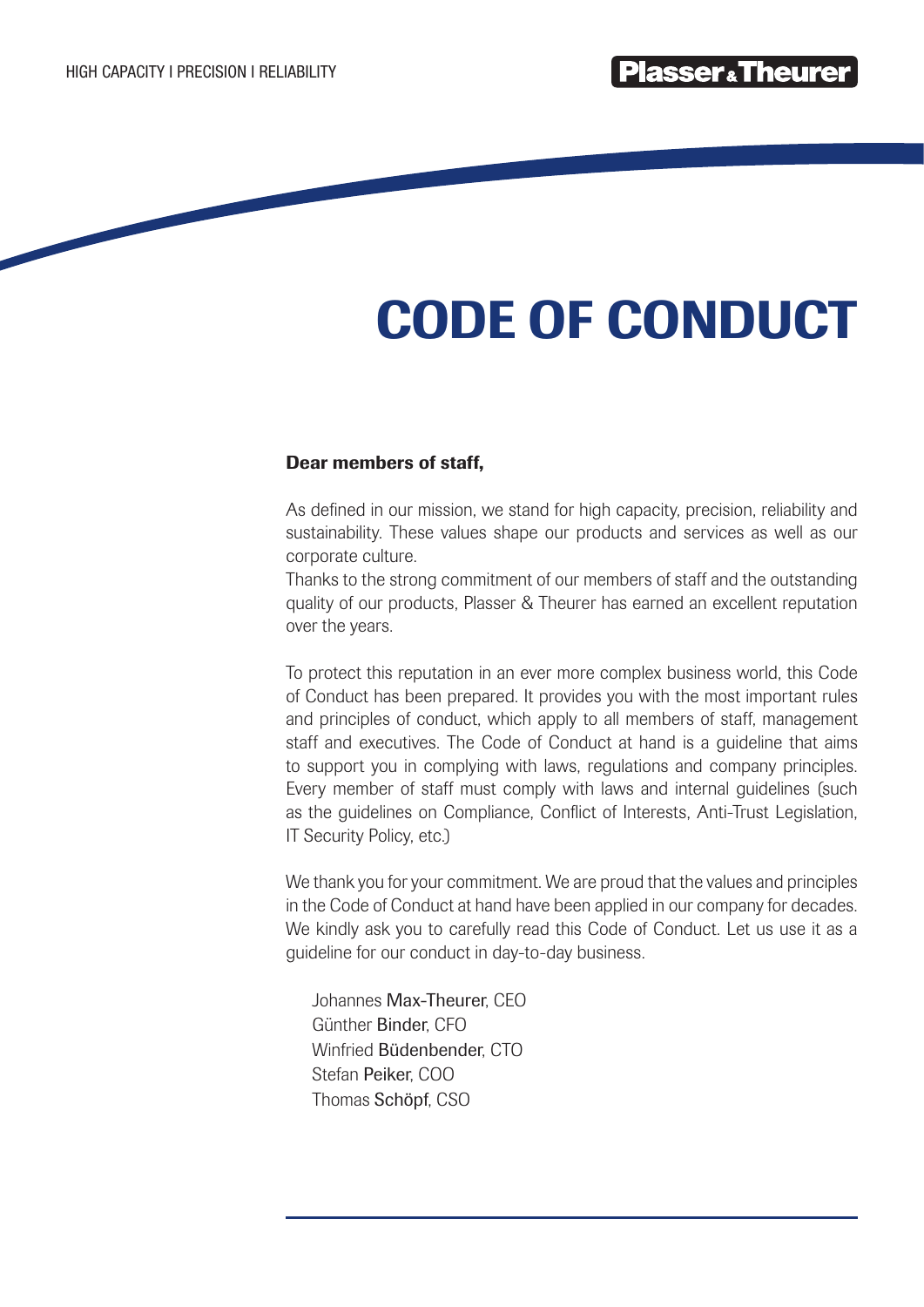#### Respectful conduct

We are a team with a high degree of internal communication. The basis of our collaboration is a comprehensive and respectful exchange of information.

As a member of staff, you represent Plasser & Theurer and shape the company's public image. Your conduct is professional, enabling you to support your decisions to the best of your knowledge and belief at all times. You respect the customs, traditions, and social values of the cultural areas you are dealing with.

The fair and equal treatment of people is of utmost importance to Plasser & Theurer. Motivation and commitment give each and every individual the opportunity to advance within the company. We hire staff because of their professional competence and not because of their nationality, religion, age, gender, sexual orientation, health condition, political convictions or trade union membership. We take a clear stand against child labour, forced labour, harassment and discrimination. We support the freedom of assembly.

The personal dignity and privacy of every individual must be respected. Any violation, regardless of its form, will not be tolerated. Executives are seen as role models and have particular responsibility.

#### Health & safety

We take direct personal responsibility and look after each other. Please report dangerous conditions immediately to enable us to take action and to prevent accidents at work.

To prevent our members of staff and our company from damage and to ensure productivity, the consumption of alcohol is only allowed as defined in the regulations applicable to the respective premises. This prevents improper conduct and ensures that the ability to act, take decisions and concentrate is impaired at no time.

#### Working conditions

We create fair working conditions for our members of staff and comply with legal provisions on collective labour agreements, minimum wage, working conditions and working safety as well as the Core Labour Standards of the International Labour Organisation (ILO).

### Environment

Environmental awareness in all areas of production and operation is important to us. In particular, we comply with the regulations applicable to the handling of hazardous substances, handling and disposal of waste, water and waste water management, as well as emissions and their effects. In addition, we optimise our use of resources (see our certifications at www.plassertheurer.com).

### Business partners

We are in close contact with our suppliers and customers and expect integrity, ethical conduct and compliance with our Code of Conduct for Business Partners.

### **Corruption**

We take a clear stand against all forms of corruption as it may impair our ability to take objective and fair decisions. We expect our members of staff and our business partners to comply with all forms of anti-corruption legislation.

#### $\blacksquare$  Interaction with public officials

All over the world, business activities with public officials are strictly regulated. The term *public officials* refers to officials, public employees, civil servants, or persons in a sovereign capacity. The term also includes relatives of public officials. We place utmost importance on honest and proper ethical conduct towards public officials. The compliance with legal regulations governing collaboration is required at all times.

#### $\blacksquare$  Interaction with business partners

We follow a proper business policy not only when it comes to business relationships with public authorities but also with the private sector. We are convinced that business decisions must be based on objective criteria.

For this reason, any conduct that could give the impression of exerting undue influence on a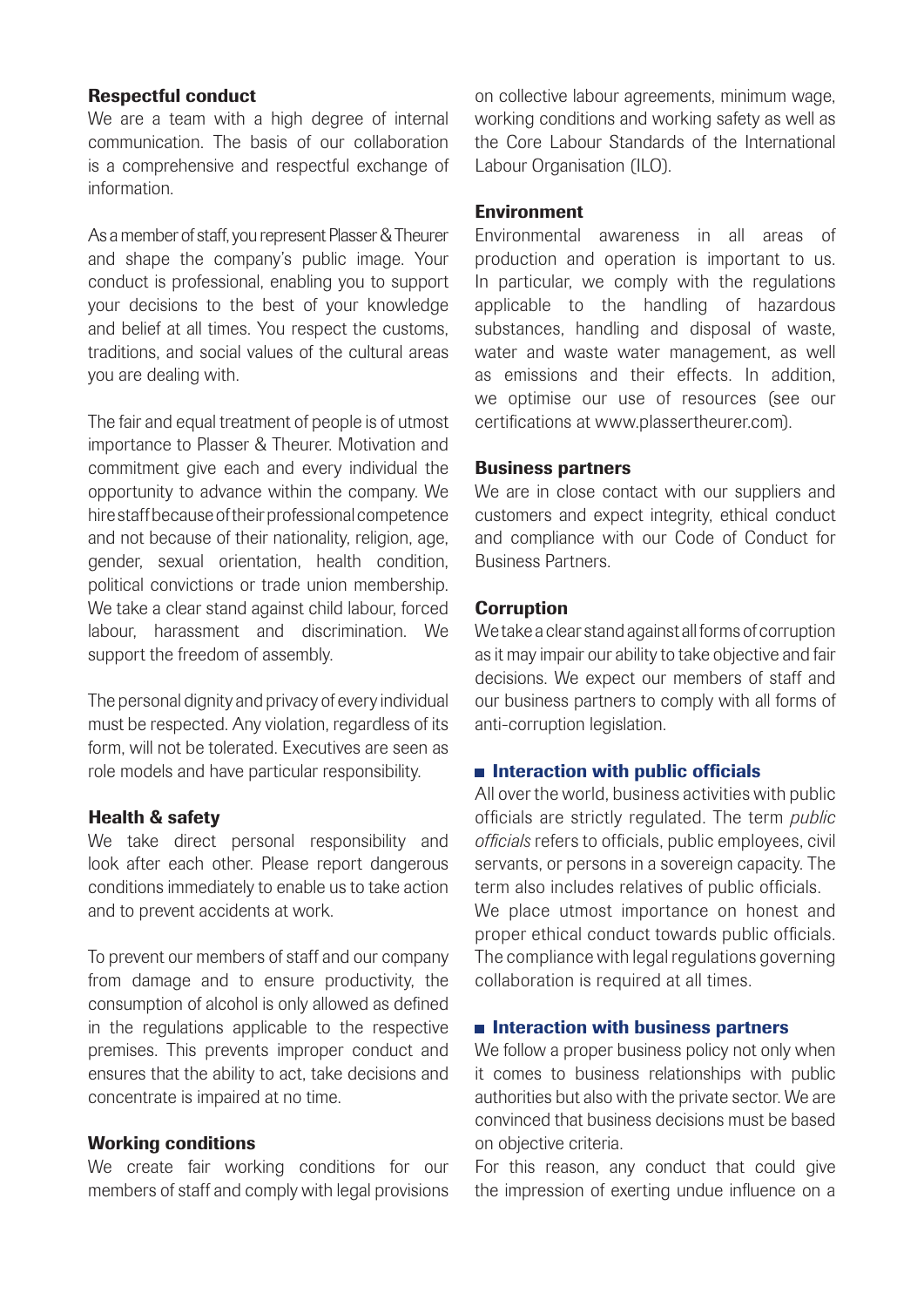business partner's decisions is prohibited.

The compensation of consultants must be reasonable and must not be used to provide third parties with undue or improper advantages.

#### $\blacksquare$  Interaction with political parties

As a non-political company, independence is crucial to us. Therefore, it is not allowed to support political parties or party officials using company funds and/or to provide services for political purposes on behalf of Plasser & Theurer. It goes without saying that you may engage in political activities using your own resources in your leisure time.

#### **Competition**

We are committed to fair competition. The violation of competition legislation and anti-trust legislation can have serious consequences for both our company and members of staff. The strict compliance with national and international legislation and regulations regarding competition and anti-trust is a central element of our business policy. We expect our members of staff to be familiar with the regulations regarding their area of responsibility.

## We respect the competition with regard to our customers

The relationship with our customers is built on trust and mutual respect. This is crucial to ensure that we can be successful together.

The fair treatment of our customers is the core principle of our conduct. For this reason, we are strictly against anticompetitive measures and the misuse of market positions.

## We respect the competition with regard to our suppliers

We take purchasing decisions on the basis of objective criteria.

## We respect the competition with regard to our competitors

We do not make arrangements with competitors and we do not coordinate our market conduct with them. This is particularly true for pricing, limitation of production and sales, the participation in tenders and the allocation of markets and customers.

We are proud of the outstanding quality of our products, which sets us apart from the competition.

## ■ We respect the competition when participating in events

Attending events of trade associations and specialist associations provides an excellent opportunity for professional exchange. We ensure compliance with anti-trust legislation and only participate in events of reputable associations.

#### Export control

There are worldwide regulations, such as embargoes against certain countries or sanctions against individuals or companies. In addition to high penalties, the violation of export restrictions can have severe consequences for future business activities. We are aware of our responsibility. We place great importance on the compliance with such regulations and check the lawfulness of exports, particularly in risk-prone countries and with materials from conflict regions.

#### Conflicts of interest

Conflicts of interest arise if personal interest is incompatible with the interests of the company. To protect our company from negative consequences, conflicts of interest must be prevented. The Compliance Officer must be informed of such conflicts in writing.

# Prevention of money laundering; tax legislation

We fulfil our obligation to prevent money laundering. We call on every member of staff to have unusual financial transactions checked by the Compliance Officer, particularly when such transactions involve cash and could give rise to the suspicion of money laundering.

We comply with the applicable tax legislation and issue invoices that specify the underlying transaction correctly to ensure that we do not participate in tax evasion or tax fraud.